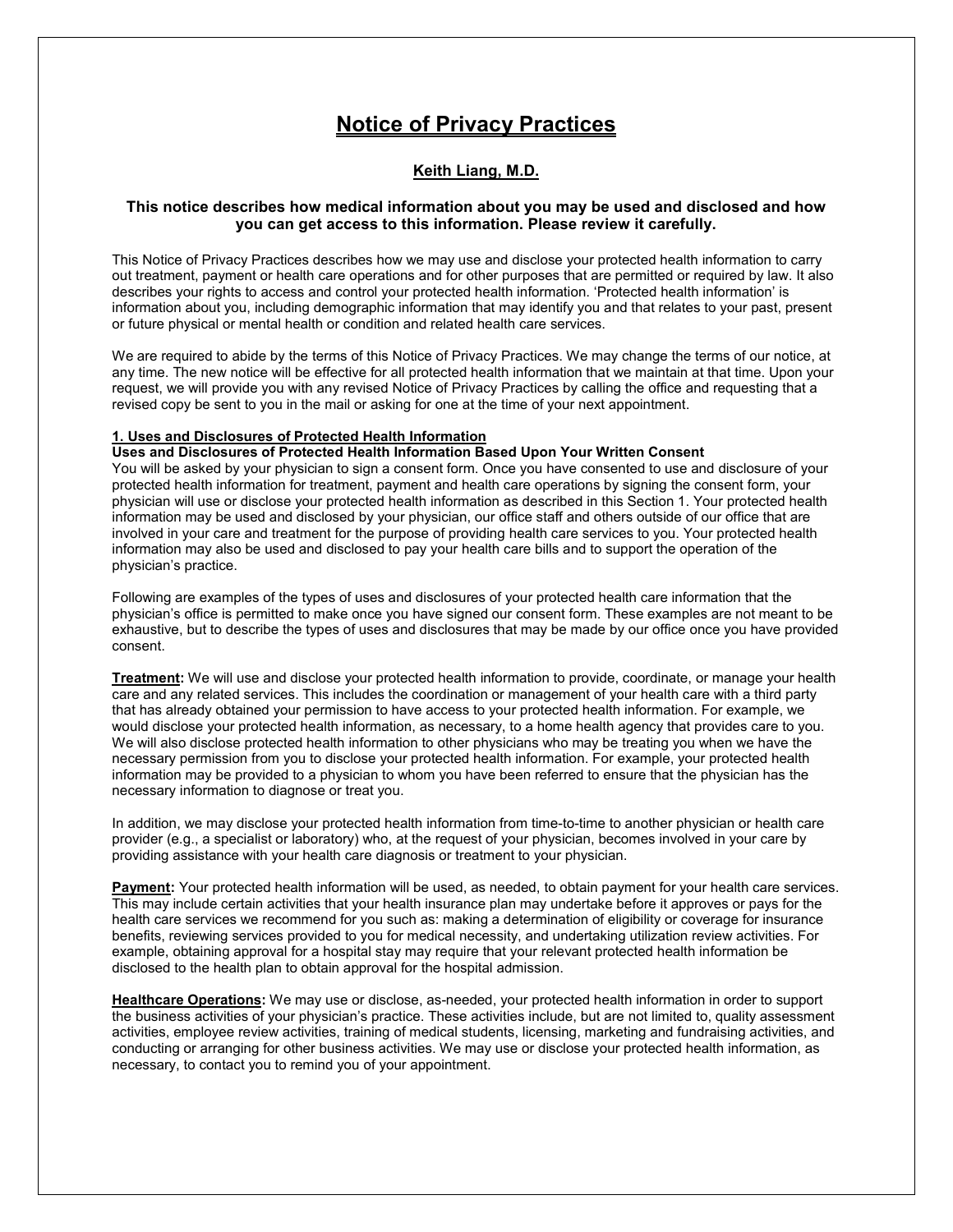We will share your protected health information with third party 'business associates' that perform various activities (e.g., billing, transcription services) for the practice. Whenever an arrangement between our office and a business associate involves the use or disclosure of your protected health information, we will have a written contract that contains terms that will protect the privacy of your protected health information.

We may use or disclose your protected health information, as necessary, to provide you with information about treatment alternatives or other health-related benefits and services that may be of interest to you. We may also use and disclose your protected health information for other marketing activities. For example, your name and address may be used to send you a newsletter about our practice and the services we offer. We may also send you information about products or services that we believe may be beneficial to you. You may contact our Privacy Contact to request that these materials not be sent to you.

We may use or disclose your demographic information and the dates that you received treatment from your physician, as necessary, in order to contact you for fundraising activities supported by our office. If you do not want to receive these materials, please contact our Privacy Contact and request that these fundraising materials not be sent to you.

Others Involved in Your Healthcare: Unless you object, we may disclose to a member of your family, a relative, a close friend or any other person you identify, your protected health information that directly relates to that persons involvement in your health care. If you are unable to agree or object to such a disclosure, we may disclose such information as necessary if we determine that it is in your best interest based on our professional judgment. We may use or disclose protected health information to notify or assist in notifying a family member, personal representative or any other person that is responsible for your care of your location, general condition or death. Finally, we may use or disclose your protected health information to an authorized public or private entity to assist in disaster relief efforts and to coordinate uses and disclosures to family or other individuals involved in your health care.

Emergencies: We may use or disclose your protected health information in an emergency treatment situation. If this happens, your physician shall try to obtain your consent as soon as reasonably practicable after the delivery of treatment. If your physician or another physician in the practice is required by law to treat you and the physician has attempted to obtain your consent but is unable to obtain your consent, he or she may still use or disclose your protected health information to treat you.

#### Other Permitted and Required Uses and Disclosures That May Be Made Without Your Consent, Authorization or Opportunity to Object

We may use or disclose your protected health information in the following situations without your consent or authorization. These situations include:

Health Oversight: We may disclose protected health information to a health oversight agency for activities authorized by law, such as audits, investigations, and inspections. Oversight agencies seeking this information include government agencies that oversee the health care system, government benefit programs, other government regulatory programs and civil rights laws.

Abuse or Neglect: We may disclose your protected health information to a public health authority that is authorized by law to receive reports of child abuse or neglect. In addition, we may disclose your protected health information if we believe that you have been a victim of abuse, neglect or domestic violence to the governmental entity or agency authorized to receive such information. In this case, the disclosure will be made consistent with the requirements of applicable federal and state laws.

Legal Proceedings: We may disclose protected health information in the course of any judicial or administrative proceeding, in response to an order of a court or administrative tribunal (to the extent such disclosure is expressly authorized), in certain conditions in response to a subpoena, discovery request or other lawful process.

Law Enforcement: We may also disclose protected health information, so long as applicable legal requirements are met, for law enforcement purposes. These law enforcement purposes include (1) legal processes and otherwise required by law, (2) limited information requests for identification and location purposes, (3) pertaining to victims of a crime, (4) suspicion that death has occurred as a result of criminal conduct, (5) in the event that a crime occurs on the premises of the practice, and (6) medical emergency (not on the Practice's premises) and it is likely that a crime has occurred.

Workers Compensation: Your protected health information may be disclosed by us as authorized to comply with workers compensation laws and other similar legally-established programs.